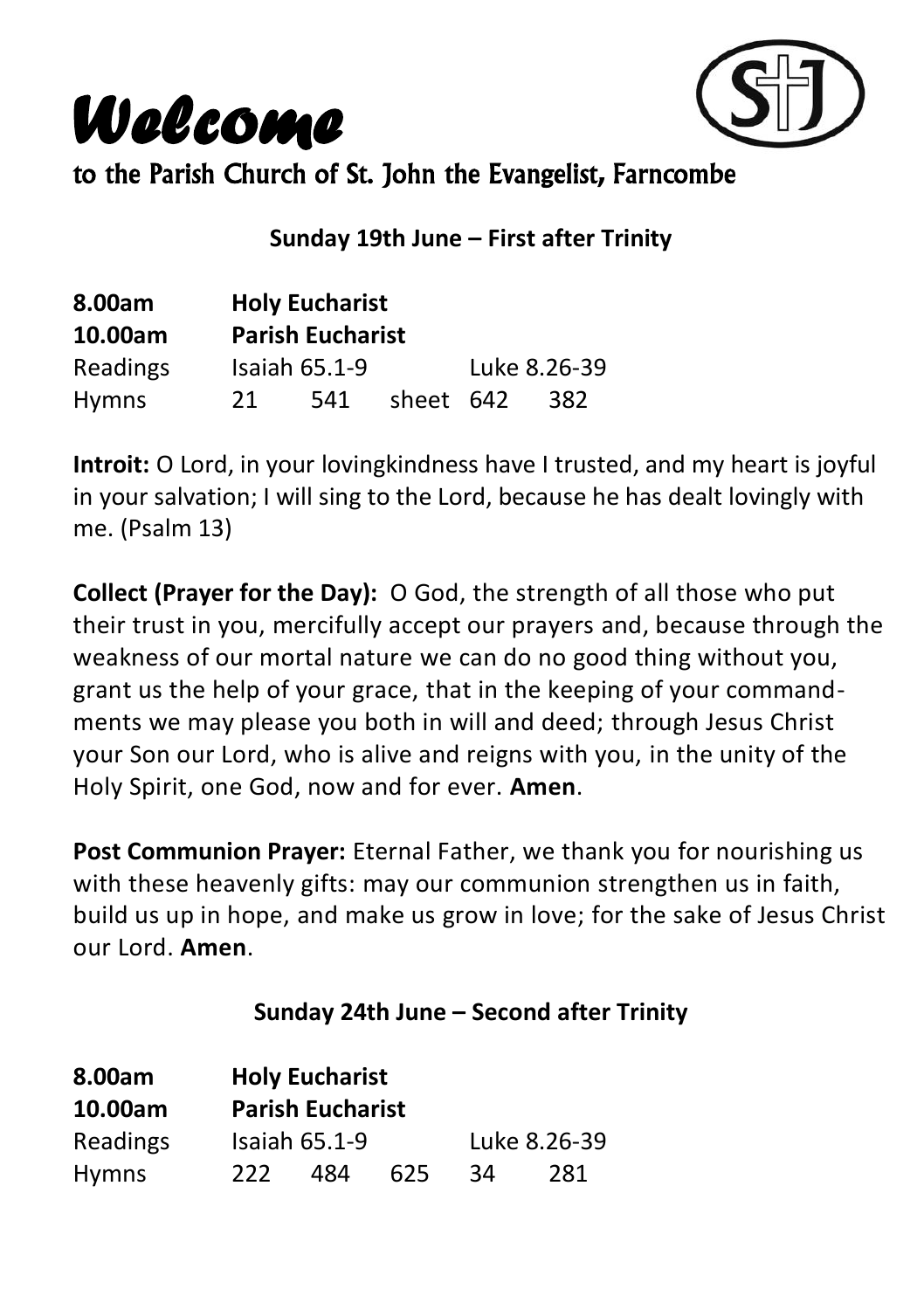## **Prayer Suggestions**

| The World:                | The war in Ukraine                                 |
|---------------------------|----------------------------------------------------|
| <b>The Global Church:</b> | The Church of South Sudan, and its Primate Justin  |
|                           | Badi Arama                                         |
| <b>The Diocese:</b>       | The Community Engagement Team                      |
| The Deanery:              | The parish of Compton and Julian Hubbard, the      |
|                           | priest-in-charge                                   |
| The Parish:               | Uniformed organisations - 1254 Sqn Air Cadets, the |
|                           | Scouts, Guides, Cubs, Brownies and Rainbows        |

#### **Those who are sick or in need of prayer**

| Edouard le Maistre | Chris Tucker | Dot Richardson |
|--------------------|--------------|----------------|
| Sophie             | Steve Ferrin | Julia Hedger   |

#### **Those who have died recently**

Keith Powell Arthur Williams Derek Biffen

#### **Anniversaries of death**

Sarah Hammond

**Within the Parish Sunday Bramswell Road Monday** Briar Patch **Tuesday** Broad Acres **Wednesday** Brocks Close **Thursday** Broadwater Lane **Friday** Brookfield **Saturday** Catteshall Lane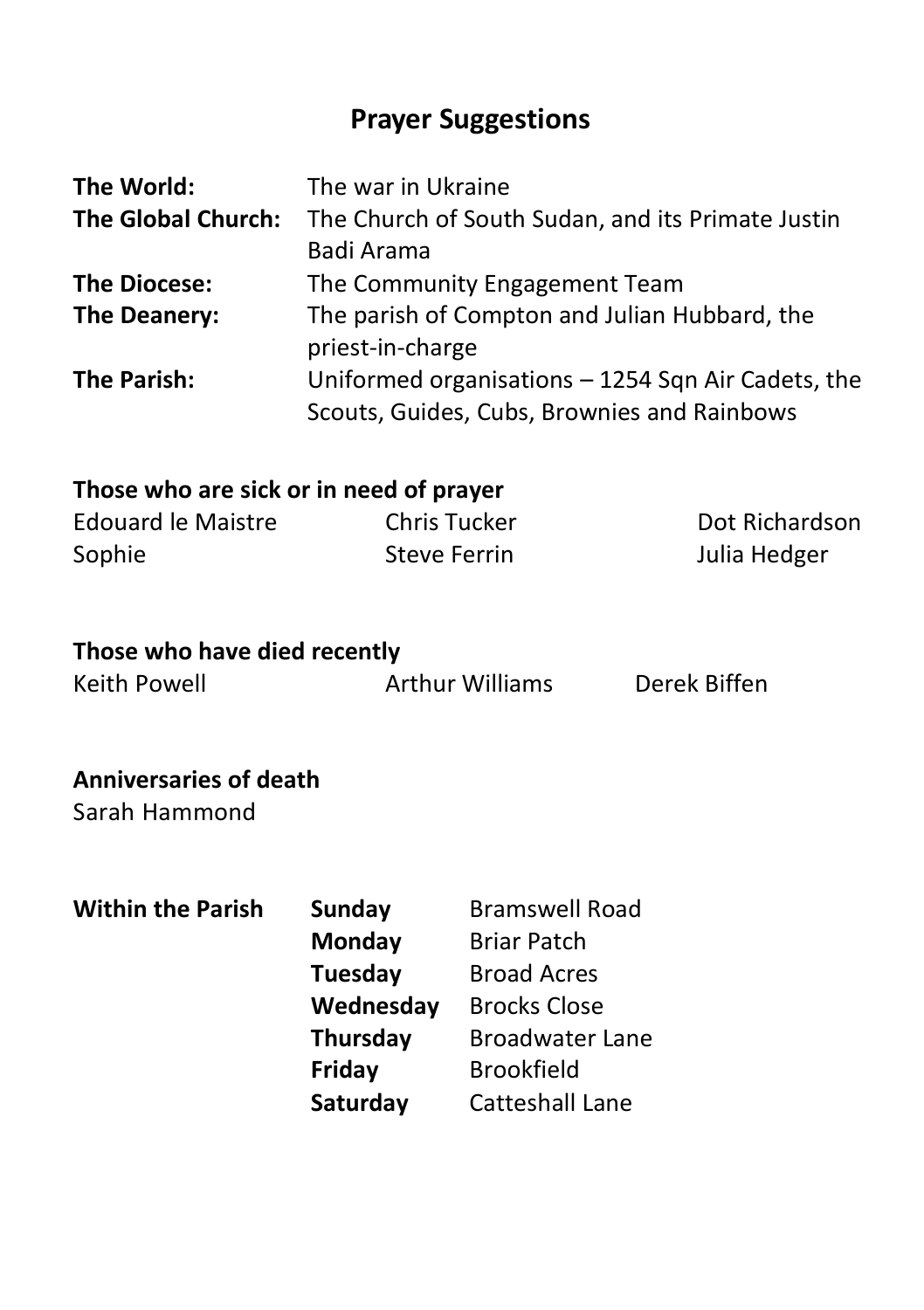## **This Week**

|                |                                    | Starts @           |                |
|----------------|------------------------------------|--------------------|----------------|
| Monday 20th    | St Edmunds Toddler Group           | 10.30am            | Church Room    |
|                | Organ practice                     | 10.30am            | Church         |
|                | <b>ABRSM music exams</b>           | 2.00 <sub>pm</sub> | Church & Room  |
|                | Keith Powell's funeral             | 2.15 <sub>pm</sub> | Crematorium    |
| Tuesday 21st   | Slimming World 9.30am, 5.30pm, 7pm |                    | Church Room    |
|                | <b>Midweek Eucharist</b>           | 10.30am            | Lady Chapel    |
|                | <b>Helpful Habits</b>              | 7.00pm             | Lady Chapel    |
| Wednesday 22nd | Pilates                            | 10.00am            | Church         |
|                | <b>Balance Class</b>               | 11.15am            | Church         |
|                | <b>ABRSM</b> music exams           | 2.00 <sub>pm</sub> | Church & Room  |
|                | Church Club                        | 3.00 <sub>pm</sub> | Infants School |
|                | Pilates                            | 6.30 <sub>pm</sub> | Church Room    |
|                | Archdeacon's Visitation            | 7.30pm             | Elstead church |
|                | Dance Class                        | 7.45pm             | Church Room    |
| Thursday 23rd  | <b>ABRSM music exams</b>           | 9.00am             | Church & Room  |
|                | Rainbows                           | 3.45pm             | Church Room    |
|                | <b>Dance Class</b>                 | 5.15pm             | Church Room    |
|                | <b>Big Group Sing</b>              | 7.30pm             | Church         |
| Friday 24th    | <b>Toddler Group</b>               | 10.30am            | Church Room    |
|                | <b>Toddler Praise</b>              | 11.45am            | Church         |
|                | <b>ABRSM</b> music exams           | 2.00pm             | Church & Room  |
| Saturday 25th  | Organ practice                     | 9.00am             | Church         |
|                | Dance Class                        | 9.00am             | Church Room    |
|                | Quiet Garden Working Party         | 9.30am             | Garden         |
|                | <b>ABRSM</b> music exams           | 2.00pm             | Church & Room  |

**In Christ alone my hope is found, He is my light, my strength, my song; This Cornerstone, this solid Ground, Firm through the fiercest drought and storm. What heights of love, what depths of peace, When fears are stilled, when strivings cease! My Comforter, my All in All, Here in the love of Christ I stand.**